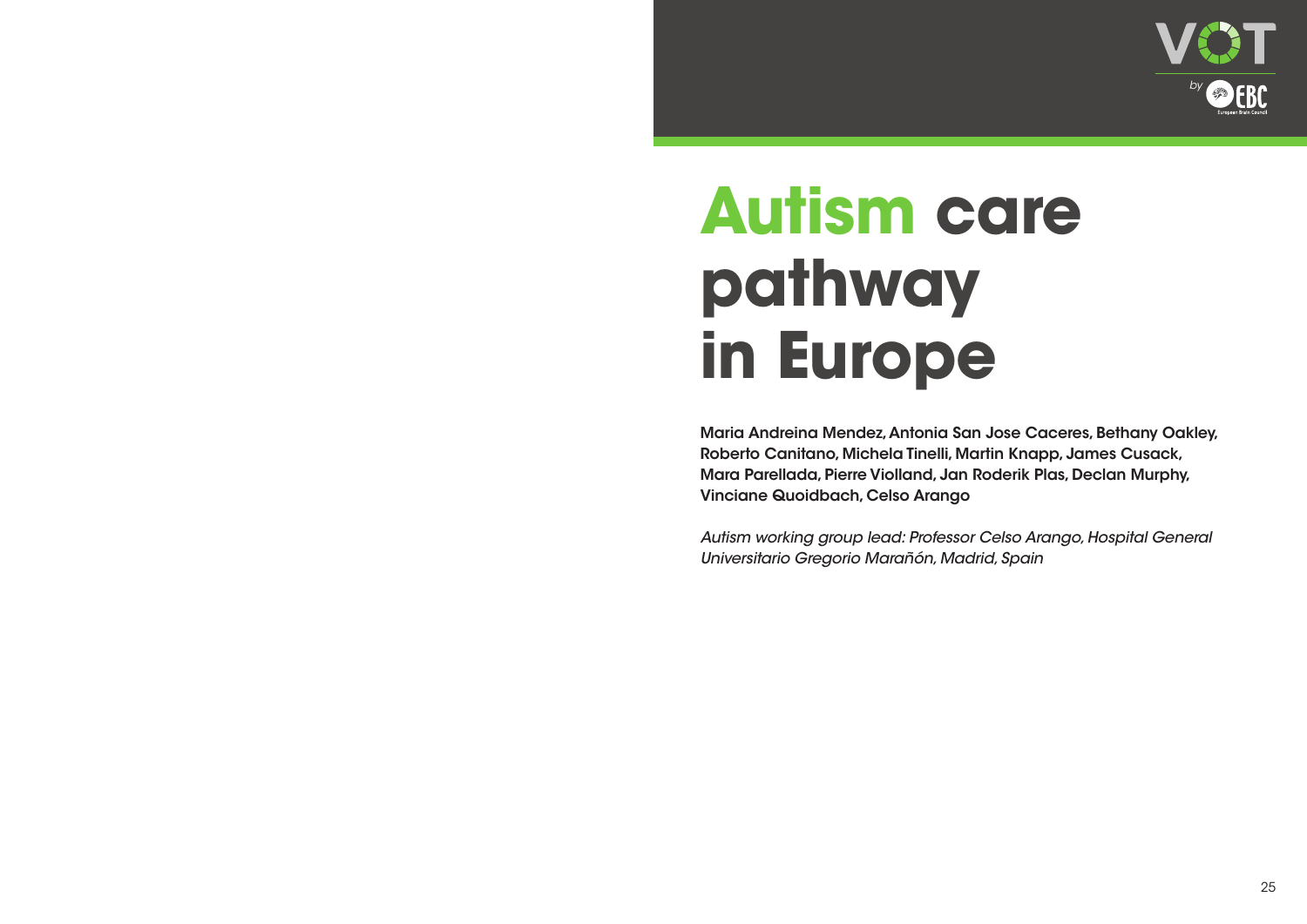Autism is a lifelong complex neurodevelopmental condition of early onset that affects brain development and behaviour, characterized by difficulties in social communication, restricted and repetitive patterns of behaviour, interests or activities, and sensory issues which have significant consequences in daily life<sup>1</sup>.

## **Background**

Early intervention can play a crucial role in the earlier social-communicative and emotional development which will act as a bridge for other more complex abilities<sup>2</sup>. The primary goal of early intervention is to maximize functional independence and quality of life<sup>3</sup>. Despite its great societal and personal impact, Europe-wide consensus and support for early detection, diagnosis, and intervention of autism are lacking4.

The objectives of this study were:

- 1. To analyse autistic children care pathway and early journey in three European countries: Italy, Spain and the United Kingdom.
- 2. Propose policy recommendations on how to improve the care pathway (i.e. minimise treatment gaps).

## **Methods**

The care pathway of autistic children was analysed from a carer, autism community and professional perspective to identify major barriers (treatment gaps) preventing carers of autistic children from receiving information, support, timely screening/diagnosis and treatment/intervention.

We conducted a very rapid literature review of the existing care pathway in Europe. We also conducted a survey aimed at carers of autistic children ages 0 to 18 living in Italy, Spain and the UK. Additionally, members of the working group met in Brussels and remotely (due to the COVID-19 pandemic) between 2019 and 2021 to identify the main treatment gaps and their causing factors, prepare a survey to evaluate service users unmet needs, discuss results, and propose policy recommendations.

Survey was approved by local ethics committees in Italy, Spain and the UK.

The following critical points of the care pathway were addressed:

- 1. Screening/diagnosis after carers raise first concerns to health professionals.
- 2. Intervention/treatment once diagnosis is confirmed.
- 3. Information about access to services and support for families and carers of autistic children.

## **Quotations from survey respondents (parents or carers):**

*"No one from health services mentioned a possibility of autism until my child was 11 years old."*

*"Health professionals are not trained in autism."*

*"There are not enough diagnostic clinics/services."*

*"Never received any early intervention programme."*

*"Early intervention is crucial."*

*"I was given minimal information after diagnosis."*

### **Sample characteristics**

Autistic child's age at time of survey, mean (SD) 10.17 (4.39)

Sex of autistic child (% male, % female) 36,8%, 23,2%

| <b>Country</b>      | <b>Male</b> | <b>Female</b> | <b>Total</b> |
|---------------------|-------------|---------------|--------------|
| <b>Italy</b>        | 129         | 29            | 158          |
| <b>Spain</b>        | 222         | 65            | 287          |
| <b>UK</b>           | 158         | 60            | 218          |
| <b>Total sample</b> | 509         | 154           | 663          |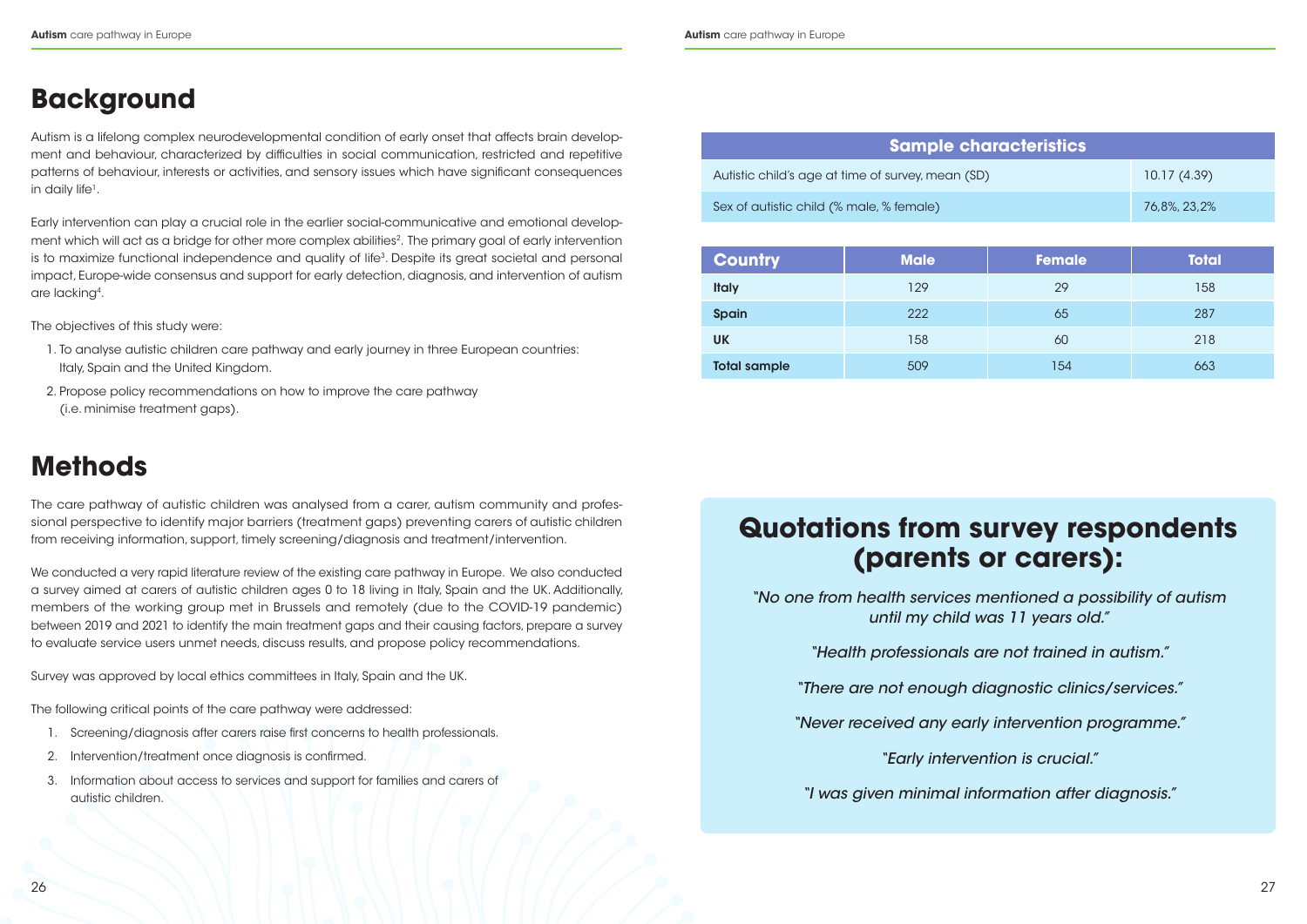## **Treatment Gaps/Unmet Needs**

Current care pathways (split by treatment gap) averaged across data sources and countries. For specific country data, please see figures on the right.

- **1. Delayed screening and diagnosis:**
	- 70% of family members raised first worries about their child's development and/or behaviour, 19% were raised by school/nurseries staff while only a concerning 6% were raised by health staff.
	- 28% of respondents stated it took them over a year after first worries were raised to be offered a screening visit.
	- 44% of respondents reported it took them over one year after the screening visit to have a diagnosis assessment.

### **2. Delayed or no access to intervention once diagnosis has been confirmed:**

- 41% of respondents reported receiving no guidance or support after raising their first concerns to their assigned professional.
- 30% of respondents said they received very little or no support after the diagnosis was confirmed.
- 58% of carers that took part in our survey, said they had not received any training, coaching, or counselling to help them cope with their child's difficulties.

• 36% of respondents stated that the autistic children did not receive any intervention after diagnosis. Despite the high percentage of people in Spain and Italy receiving intervention after diagnosis, a good proportion of these relied on private funding or a combination of both private and public funding.

### **3. Limited information about autism and how to access early detection services:**

• 62% of respondents reported that it was not easy to access information about early detection services.



### **4. Lack of support to parents/carers of autistic children:**

## **Screening/diagnosis times in each country:**







## **Early intervention funding:**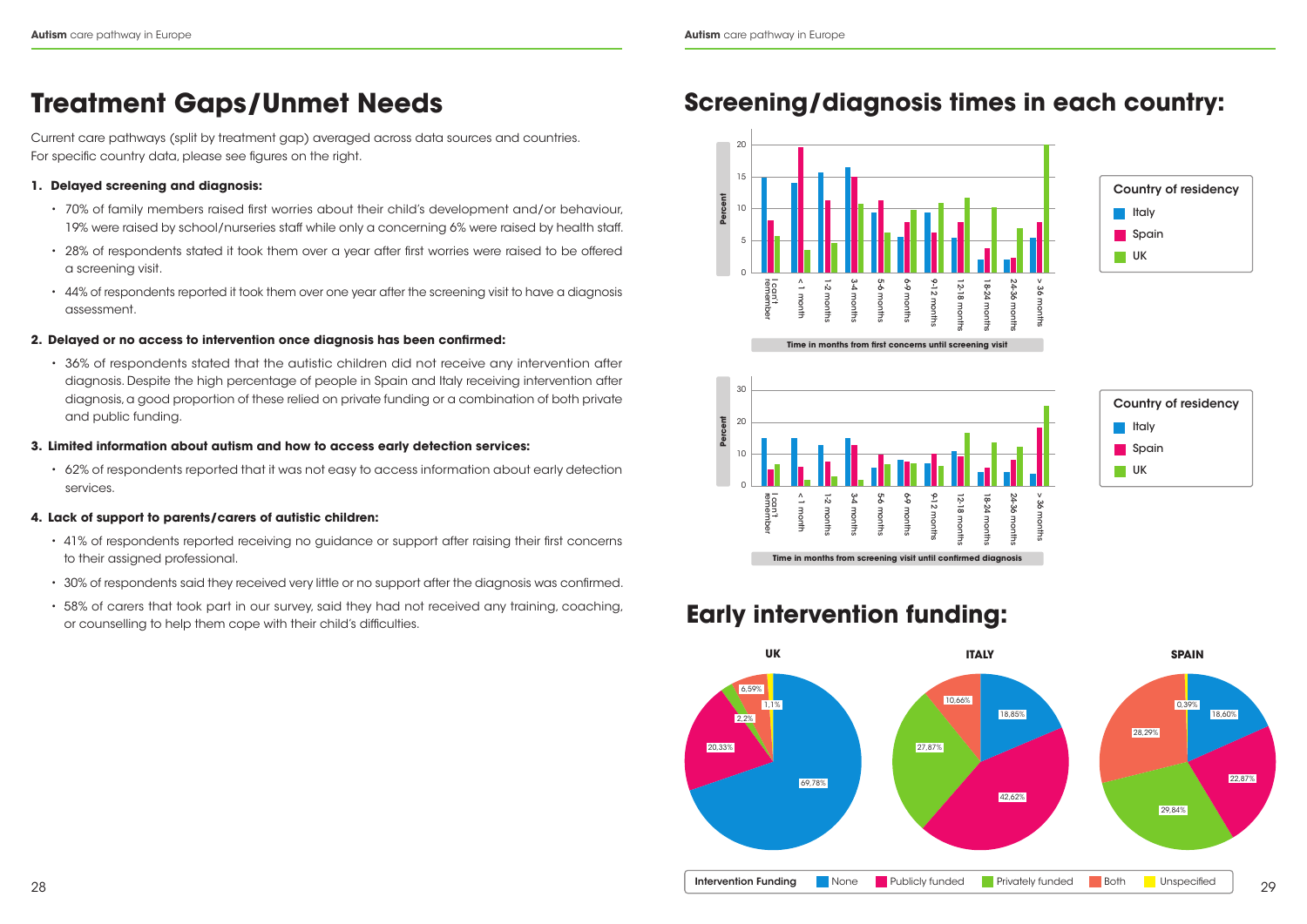## **Acknowledgements:**

This work has received support from the EU/EFPIA/SFARI/Autistica/AUTISM SPEAKS, Innovative Medicines Initiative 2 Joint Undertaking (AIMS-2-TRIALS grant n° 777394), Servier and Roche.

### **References:**

1World Health Organization 2018; 2Myers et al 2021; 3Magan-Maganto et al 2017; 4Berajamo-Martin et al 2019.



## **Recommendations**

- **• Raise awareness** among parents, family members, the community and primary care providers about developmental milestones, the early signs of autism and the importance of early detection and early intervention.
- **• Encourage professionals to listen** to family concerns **and address** them immediately.
- **Increase autism-specific triage programmes** at well baby clinics.
- **Provide autism training** to first-line health professionals.
- **• Reduce the delay in screening and diagnosis,** thus enabling children **to begin intervention programmes earlier.**
- **Increase support** to families of children diagnosed with autism.
- **• The development of evidence-based interventions** for autistic people and their families must be considered a key research and clinical priority.
- **Perform further assessment** in order to identify and learn from countries/areas with better patient journey experiences.
- **• Reduce economic inequality**.

# **Autism with co-occurring epilepsy care pathway in Europe**

Maria Andreina Mendez, Roberto Canitano, Bethany Oakley, Antonia San Jose Caceres, Michela Tinelli, Martin Knapp, James Cusack, Mara Parellada, Pierre Violland, Jan Roderik Plas, Declan Murphy, Vinciane Quoidbach, Celso Arango

*Autism working group lead: Professor Celso Arango, Hospital General Universitario Gregorio Marañón, Madrid, Spain*



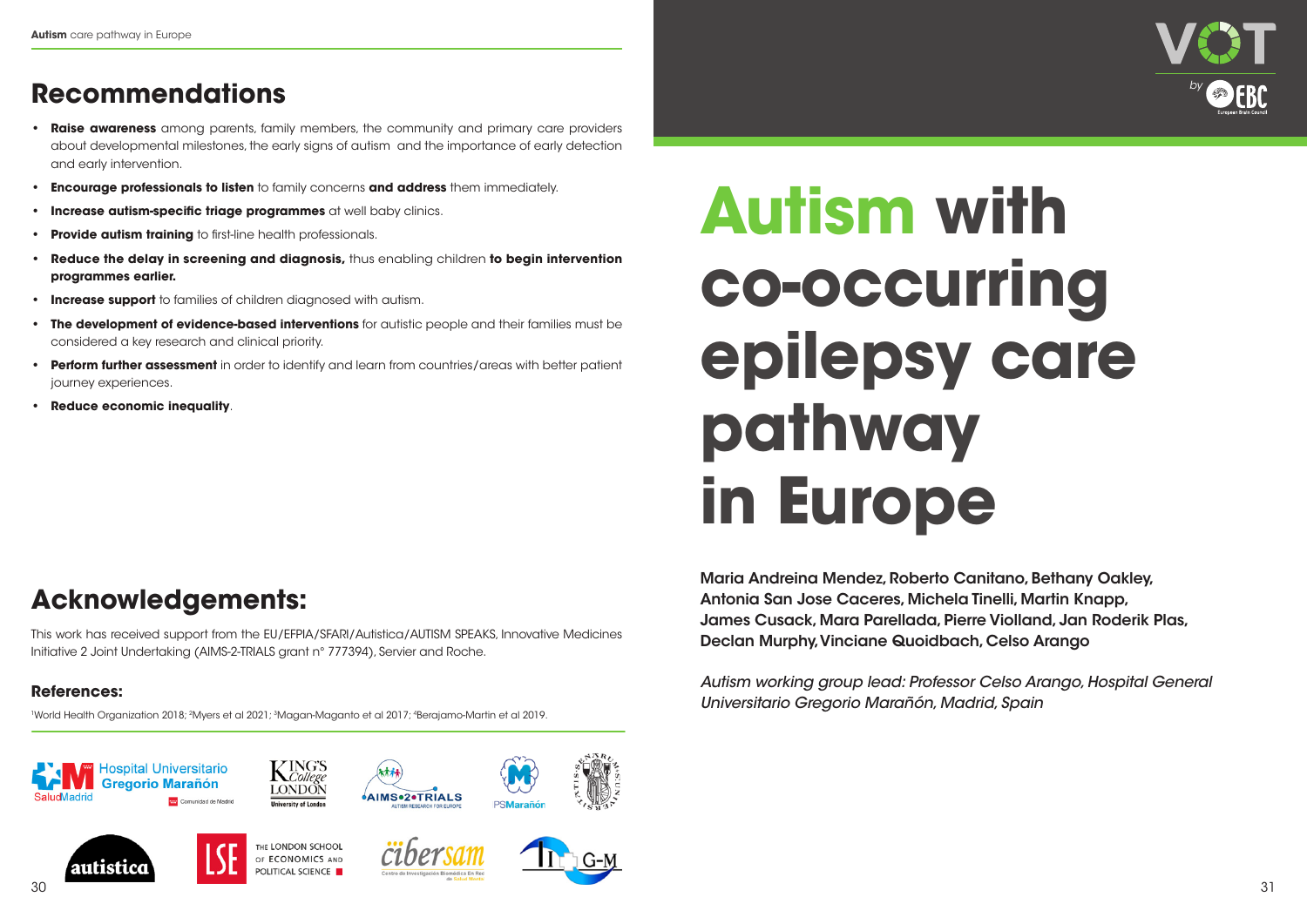Autism and epilepsy are frequently associated. The prevalence of epilepsy in autism is greater than in the general population<sup>1, 2</sup>. Electroencephalography (EEG) has been used to investigate epilepsy in autism<sup>3</sup>. EEGs are recommended if there is clinical suspicion of epilepsy<sup>4</sup>. However, the clinical identification of seizures in autism can be challenging because some of the features of seizures such as staring spells, non-responsiveness and repetitive motor behaviours are also manifestations of autism<sup>5</sup>.

## **Background**

Associated conditions in autism such as epilepsy have a substantial impact on the well being of autistic people and their families, contribute to reduced quality of life and may increase premature mortality<sup>6</sup>. Despite this, there is a current lack of studies assessing the journey experienced by autistic children with co-occurring epilepsy and their families in Europe.

We developed a survey aimed at parents or carers of autistic children ages 0 to 18 living in Italy, Spain or the U.K. The purpose of this survey was to collect information about carers' experience with local services from the moment they noticed difficulties with their children behaviour and/ or neurodevelopment (first concerns), the time an autism diagnosis was confirmed, if an EEG was collected, time EEG was conducted, if autistic children were diagnosed with associated epilepsy and if epilepsy was treated.

The objectives of this study were:

- 1. To analyse autistic children with associated epilepsy's care pathway in three European countries: Italy, Spain and the United Kingdom (UK).
- 2. To propose policy recommendations on how to improve this care pathway (i.e. minimise treatment gaps).

## **Methods**

The care pathway was analysed in order to identify major barriers preventing parents or carers of autistic children from receiving timely screening, diagnosis and treatment of possible co-occurring epilepsy.

Survey was approved by local ethics committees in the three countries.

## **Current pathway**

552 of respondents (n=663) completed the questions about an associated epilepsy diagnosis (*Table 1*).

The majority of respondents (95%) who stated their autistic children were diagnosed with associated epilepsy said their children had an EEG done. The majority of the respondents (77%) stated EEGs were publicly funded.

The average age (in years) when epilepsy was diagnosed was 5.4 (SD 3.7) in Spain, 7.17 (SD 4.3) in Italy and 10.44 (SD 4.54) in the U.K.

The average age antiepileptic medication was initiated was 6.3 (SD 3.98) in Spain, 6.5 (SD 3.9) in Italy and 10.4 (SD 4.1) in the U.K.

| <b>Co-occurring diagnosis of epilepsy</b> |            |              |       |       |           |       |  |
|-------------------------------------------|------------|--------------|-------|-------|-----------|-------|--|
|                                           |            |              | Italy | Spain | <b>UK</b> | Total |  |
| Diagnosis<br>of epilepsy                  | <b>No</b>  | Count        | 112   | 221   | 164       | 497   |  |
|                                           |            | %            | 94.1% | 88.0% | 90.1%     | 90.0% |  |
|                                           | <b>Yes</b> | <b>Count</b> | 7     | 30    | 18        | 55    |  |
|                                           |            | %            | 5.9%  | 12.0% | 9.9%      | 10.0% |  |
|                                           | Total      | Count        | 119   | 251   | 182       | 552   |  |

| racteristics |              |  |  |  |
|--------------|--------------|--|--|--|
|              | 10.17(4.39)  |  |  |  |
|              | 76,8%, 23,2% |  |  |  |

### **Table 1.**

### **Sample cha**

Autistic child's age at time of survey, mean (SD)

Sex of autistic child (% male, % female)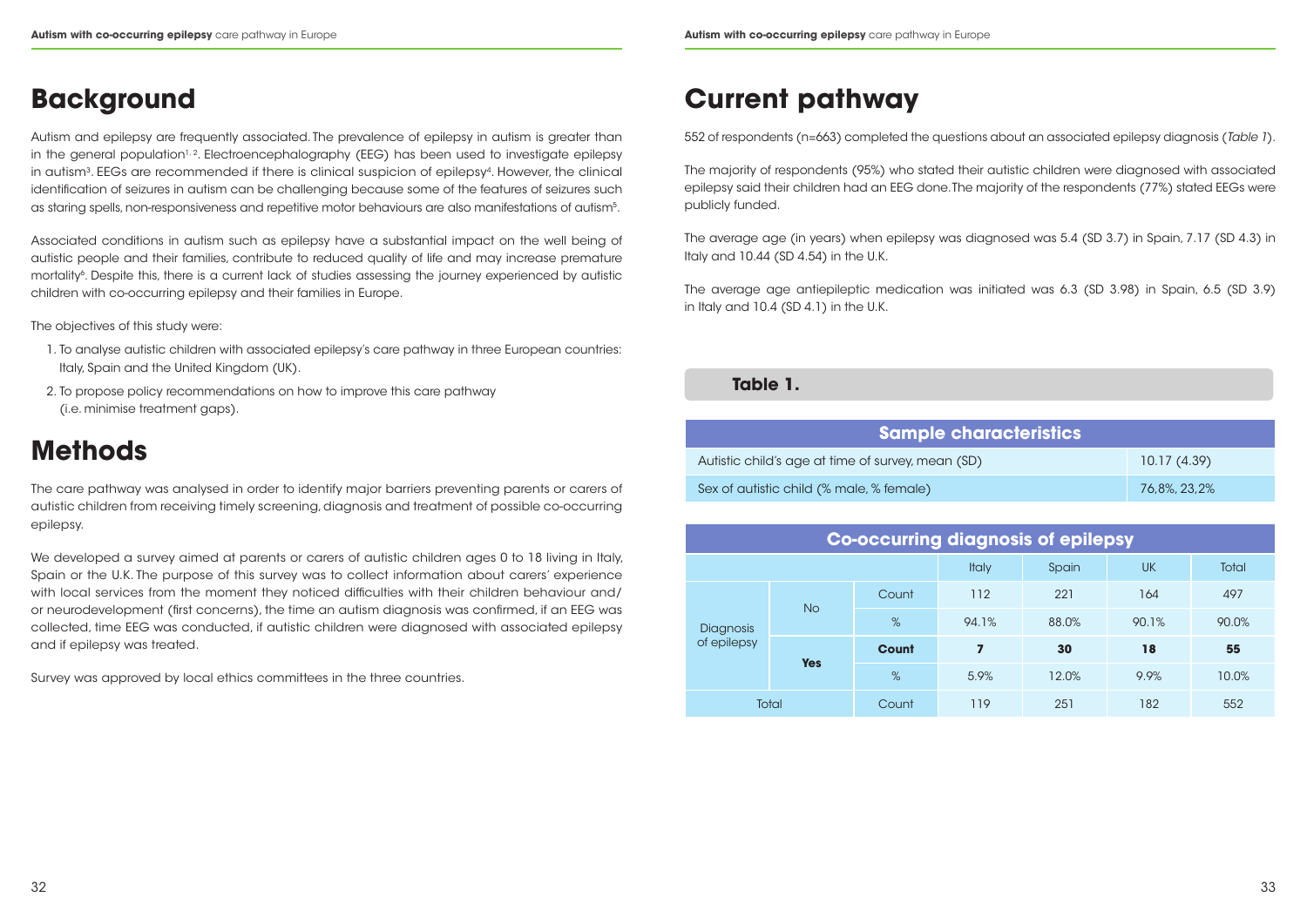## **Treatment Gaps/Unmet Needs**

### **1. Delayed screening/diagnosis of epilepsy:**

The average time from epilepsy diagnosis until medication was initiated was on average fifteen months in Spain while medication in the UK was prescribed three months before an epilepsy diagnosis was confirmed by an epilepsy specialist. The Italian sample (n=7) was too small to include in this analysis.

The average time from a confirmed autism diagnosis until EEGs were performed was six months in Spain and one and a half years in the UK. The average time from EEGs until epilepsy diagnosis was on average one year in Spain and in the UK. The Italian sample (n=7) was too small to include in this analysis (*Graph 1*).

### **2. Delayed treatment of epilepsy in autistic children after diagnosis of epilepsy:**

### **3. Lack of treatment of co-occurring epilepsy:**

43% of autistic children with epilepsy in Spain and 33% in the UK were not taking any antiepileptic drugs while in Italy 100% of them were on antiepileptic drugs.

### **4. Use of multiple antiepileptic drugs:**

43% of respondents in Spain stated their children were prescribed multiple antiepileptic drugs (*Graph 2*).

## **Recommendations**

- **• Inform** parents/carers of autistic children and health workers about autism and epilepsy often co-occurring.
- **• Provide information** on seizures characteristics, crisis management and basic life support to carers of autistic children.
- **Refer** the autistic child to an epilepsy specialist for **timely screening, diagnosis and treatment of associated epilepsy.**
- **•** If epilepsy is suspected, **an EEG should be performed**.
- **The development of harmonized evidence-based clinical auidelines specific** to the assessment and management of epilepsy associated with autism must be considered a clinical and research priority in Europe.
- **Avoid** use of multiple antiepileptic drugs in autistic children; however, the choice of treatment should be made by the specialist (in agreement with carers) and based on seizure type and/or epilepsy syndrome.
- **Clinical monitoring** of autistic children with diagnosed epilepsy at least twice a year.







**Antiepileptic treatment**